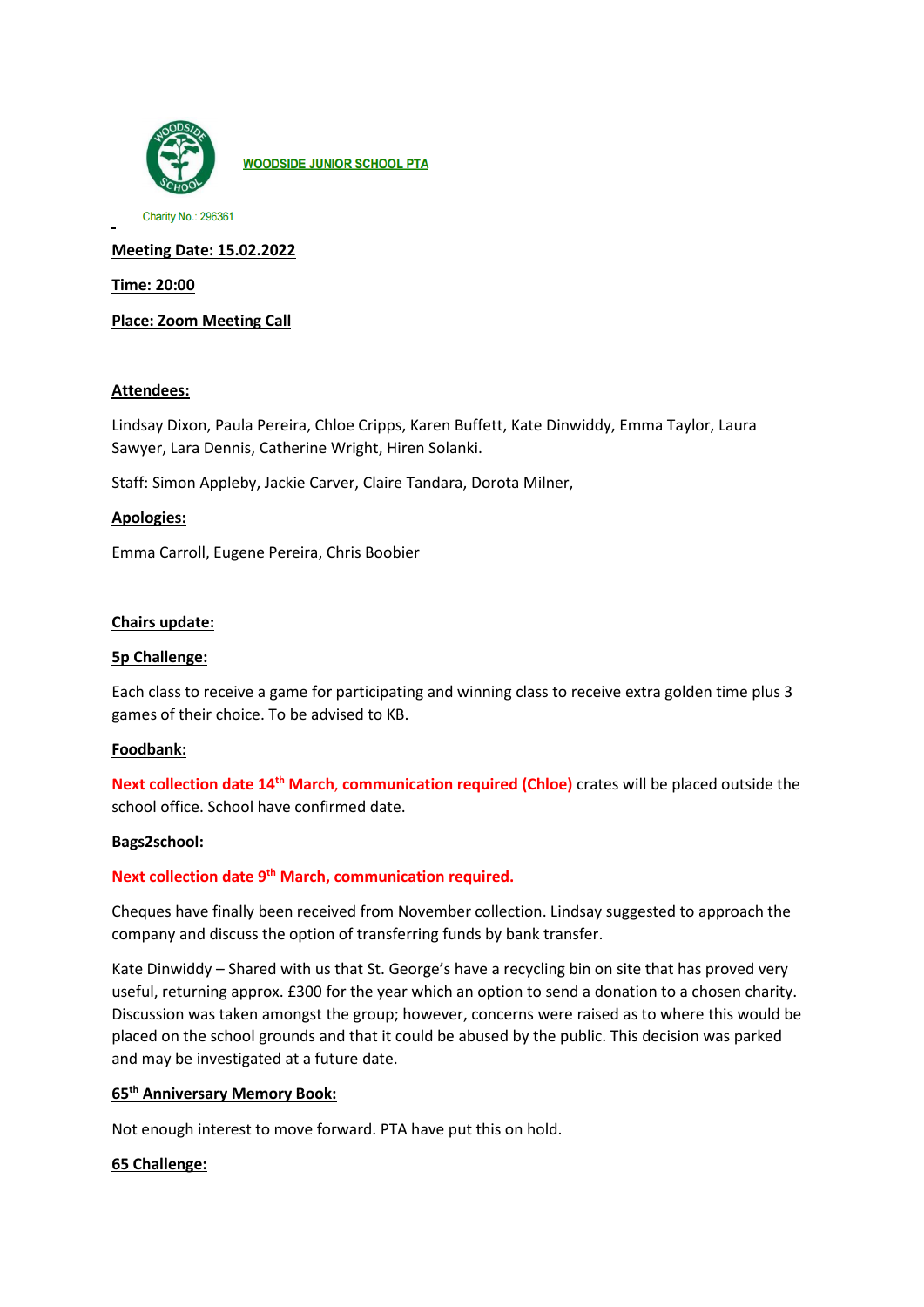# **Action: Lindsay to send Mrs Milner information for the newsletter and to provide information to send to teachers to communicate via Dojo.**

# **Theatre & Other options (65th Year):**

Karen Buffett has contacted several theatre companies that may be able to provide a production on the school premises. She has a list of productions and costs. She also discussed Circus training for the day and Shakespeare out of a suitcase etc. Claire Tandara suggested Quantum Theatre.

# **Action: Quantum Theatre – Karen to make contact.**

# **Easter:**

Name the bunny will be handled through the collective app (no fee) donation of £1, write the name you suggest with child name and class and the money can be transferred to PTA account. There will be a draw for the Upper School and Lower School.

# **Action: Chloe to set up and communicate for 7th April draw**

Easter Hamper to accompany 'Name the Bunny'

Run ticket sales from 21st March – 7th April using Raffle function on Classlist **(Chris Boobier to support)** 

£30 spend per hamper, funded by PTA

## **Action: Paula Pereira & Laura Sawyer to create Hampers.**

#### **Year 6 Hoodies:**

Claire Tandara advised that this is a parent arrangement alongside year 6 Leavers books. She previously used a local person for the Hoodies which were good quality and approx. £13 - £14 each.

Event was set up on Classlist for parent purchase.

Mrs Milner will only allow if the hoodies are school colours (ie green).

#### **Second-hand Uniform:**

**Action: Paula & Vicki to take stock from school (16.02.2022) and request further donations. Look into having a regular collection box (outside) school office. Communication required for uniform sale after February Half Term.** 

Paula informed the group that Different Class appear to have more stock of all school items online.

Dorota requested the need for more school ties to be available for purchase.

#### **Summer Fair & School Disco:**

Dorota is happy to go ahead unless government guidelines change.

Disco has been given the ok, however she requested that the entertainer provides games alongside the generic dancing. Separate Discos are required for Upper Key Stage and Lower Key Stage for 1 hour duration. **Action: Date to be agreed for Disco.**

**Summer Fair Date – PTA agreed June 18<sup>th</sup> –** Planning Committee required (as per September'21 event) this proved to be very successful!